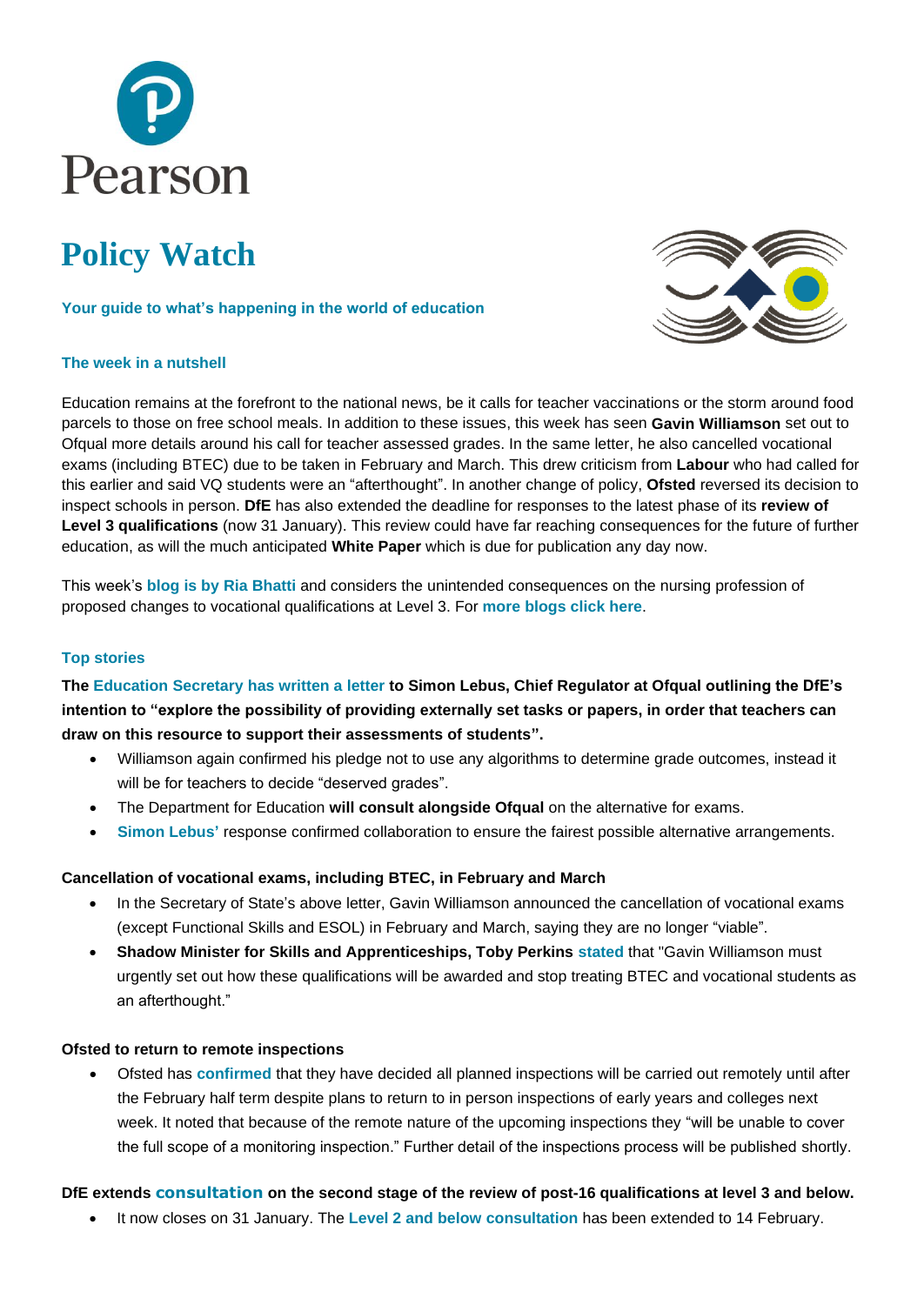## **Pearson news & blogs**

**[BTEC February and March](https://www.pearson.com/uk/about-us/news-and-policy/news/2021/01/btec-learner-update-on-examinations-going-ahead-5jan-2021.html) assessments** Following the announcement by the Secretary of State that BTEC exams will now not take place in February and March, we have released the following statements for:

- **[Educators](pear.sn/iRPA50D7iP3)**
- **[Students](http://pear.sn/ViH250D7i1X)**

**[Teaching Awards 2021](https://www.teachingawards.com/)** The deadline for entries has been extended to **March 12.** Visit [teachingawards.com](http://www.teachingawards.com/) for details.

**[Events](https://register.gotowebinar.com/register/7323979306112494861)** Check out the recording of the online launch event for Making Waves research.

**[Blogs](https://www.pearson.com/uk/about-us/news-and-policy/blogs.html)** Ria Bhatti talks about the unintended consequences on the nursing profession of proposed changes to vocational qualifications at Level 3. **[Blogs home](https://www.pearson.com/uk/about-us/news-and-policy/blogs.html)**

## **Pearson tweet of the week**



#### **Other news**

#### **COVID-19**

- Gavin Williamson letter to Simon Lebus (Ofqual) on exam [arrangements](8https:/www.gov.uk/government/publications/letter-from-gavin-williamson-to-simon-lebus) (13 January)
- Simon Lebus' (Ofqual) response to [Secretary](https://www.gov.uk/government/publications/simon-lebus-responds-to-the-secretary-of-states-letter-of-13-january-2021) of State's letter (13 January)
- Labour [Government](https://labour.org.uk/press/government-must-stop-treating-btec-and-vocational-students-as-an-afterthought-toby-perkins/) should stop treating BTEC and vocational students as an afterthought
- ASCL comment on Education [Secretary's](https://www.ascl.org.uk/News/Our-news-and-press-releases/ASCL-comment-on-Education-Secretary%E2%80%99s-exams-letter) exams letter
- NEU comment on Gavin [Williamson](https://neu.org.uk/press-releases/gavin-williamson-2021-exams) on Exams
- AOC response to DfE and Ofqual letters on exam [arrangements](https://www.aoc.co.uk/news/dfe-and-ofqual-exchange-letters-exam-arrangements-2021-aoc-responds)
- Unions pen joint letter to ministers calling for priority COVID [vaccinations](https://ucu.org.uk/media/11294/Joint-vaccine-letter/pdf/Joint_vaccine_letter_120121_final_002.pdf) for teaching staff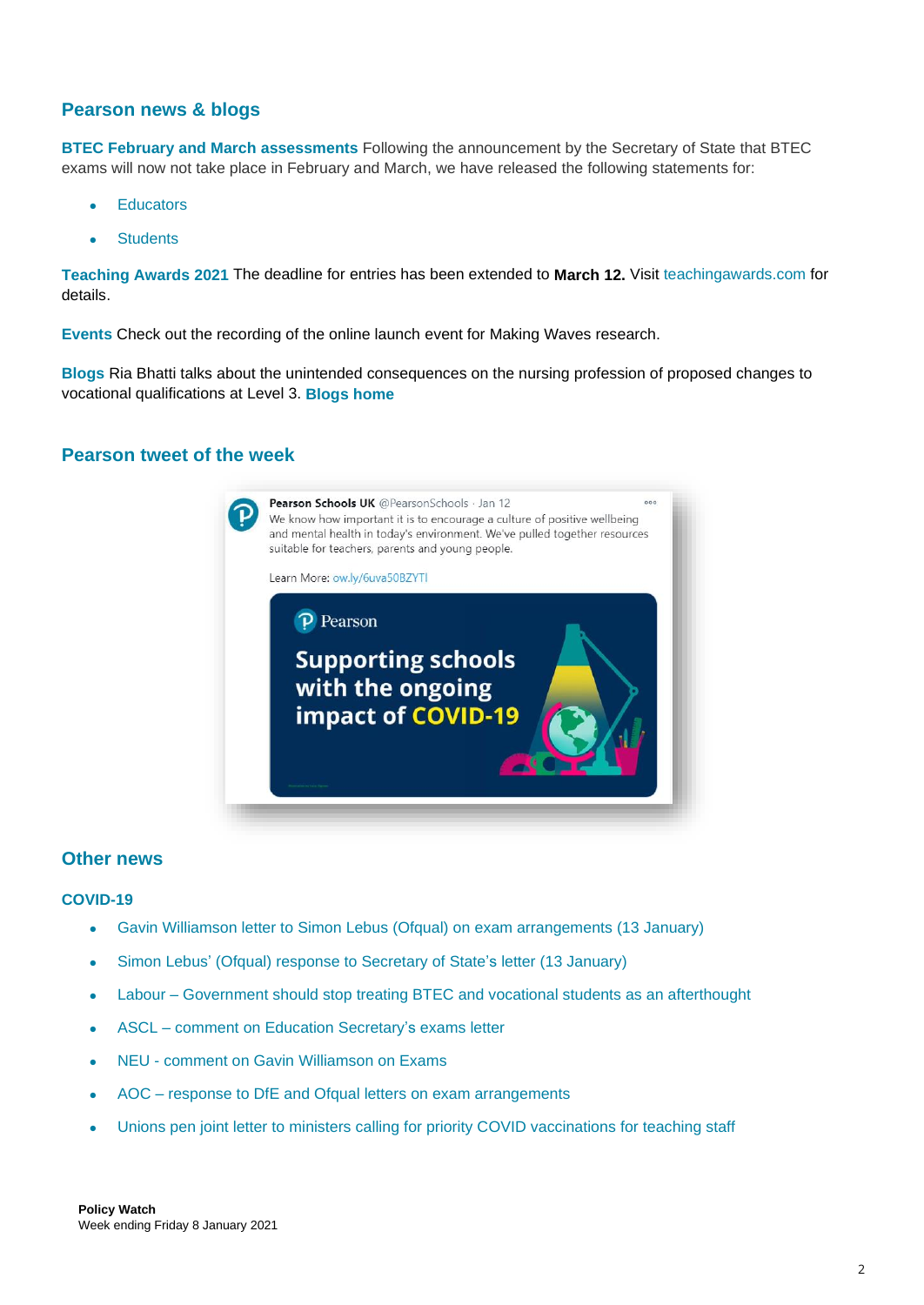## **Parliamentary**

- Oral [Education](https://commonsbusiness.parliament.uk/document/44483/html) questions to Ministers for 18 January
- Education [Committee](https://committees.parliament.uk/event/3396/formal-meeting-oral-evidence-session/) Impact of COVID on education & children's services: Gavin Williamson & Susan [Acland-Hood](https://committees.parliament.uk/event/3396/formal-meeting-oral-evidence-session/)
- Westminster Hall Debate School [closures:](https://hansard.parliament.uk/commons/2021-01-13/debates/EDA06425-FC24-46E9-917D-954A142825A7/SchoolClosuresSupportForPupils) support for pupils
- Decisions of Petitions Committee agree to schedule debates on teacher [assessment,](https://committees.parliament.uk/committee/326/petitions-committee/news/138482/decisions-of-the-committee-12-januuary-2021/) BTEC predicated grades, and reducing [university](https://committees.parliament.uk/committee/326/petitions-committee/news/138482/decisions-of-the-committee-12-januuary-2021/) fees

#### **Regulators & inspectorates**

Ofsted - [inspections](https://www.gov.uk/government/news/ofsted-inspections-to-be-done-remotely-until-half-term) to be done remotely until half term

#### **Schools**

- Ofsted guidance on what's working in remote [education](https://www.gov.uk/government/publications/whats-working-well-in-remote-education/whats-working-well-in-remote-education)
- [Children's](https://www.childrensmentalhealthweek.org.uk/) Mental Health Week 1-7 February 2021 details and resources
- Sutton Trust Remote [learning:](https://www.suttontrust.com/our-research/remote-learning-the-digital-divide/) The digital divide (Report)
- *International*: UNESCO Enabling teachers to provide quality education to [marginalised](https://en.unesco.org/news/enabling-teachers-provide-quality-education-marginalised-adolescent-girls) adolescent girls

#### **FE & skills**

• £135m capital fund to [support](https://www.gov.uk/government/news/135m-boost-to-support-t-level-students-to-succeed) T Levels

#### **Higher Education**

• Russell Group - letter to students in final year of [schooling](https://www.russellgroup.ac.uk/news/russell-group-letter-to-students-in-final-years-of-schooling/)

#### **Scotland**

- Scottish [Government](https://www.gov.scot/news/remote-learning-for-schools/) Remote learning for schools
- John Swinney [COVID-19](https://www.parliament.scot/parliamentarybusiness/report.aspx?r=13046&i=118020) education update

### **Northern Ireland**

• CCEA - message on vocational [qualifications](https://ccea.org.uk/news/2021/january/message-regarding-vocational-qualifications) (11 Jan)

#### **Research & blogs**

• RSA blog - [Catch-up,](https://www.thersa.org/comment/2021/01/catch-up-recovery-and-the-future-of-schooling) recovery and the future of schooling

## **Consultation watch**

#### **Extended consultations**

- DfE Review of Post-16 [Qualifications](https://consult.education.gov.uk/post-16-qualifications-review-team/review-of-post-16-qualifications-at-level-3/) at level 3: Second stage closes 31 January
- DfE Level 2 and below [consultation](https://consult.education.gov.uk/post-16-qualifications-review-team/level-2-and-below-call-for-evidence/) closes 14 February